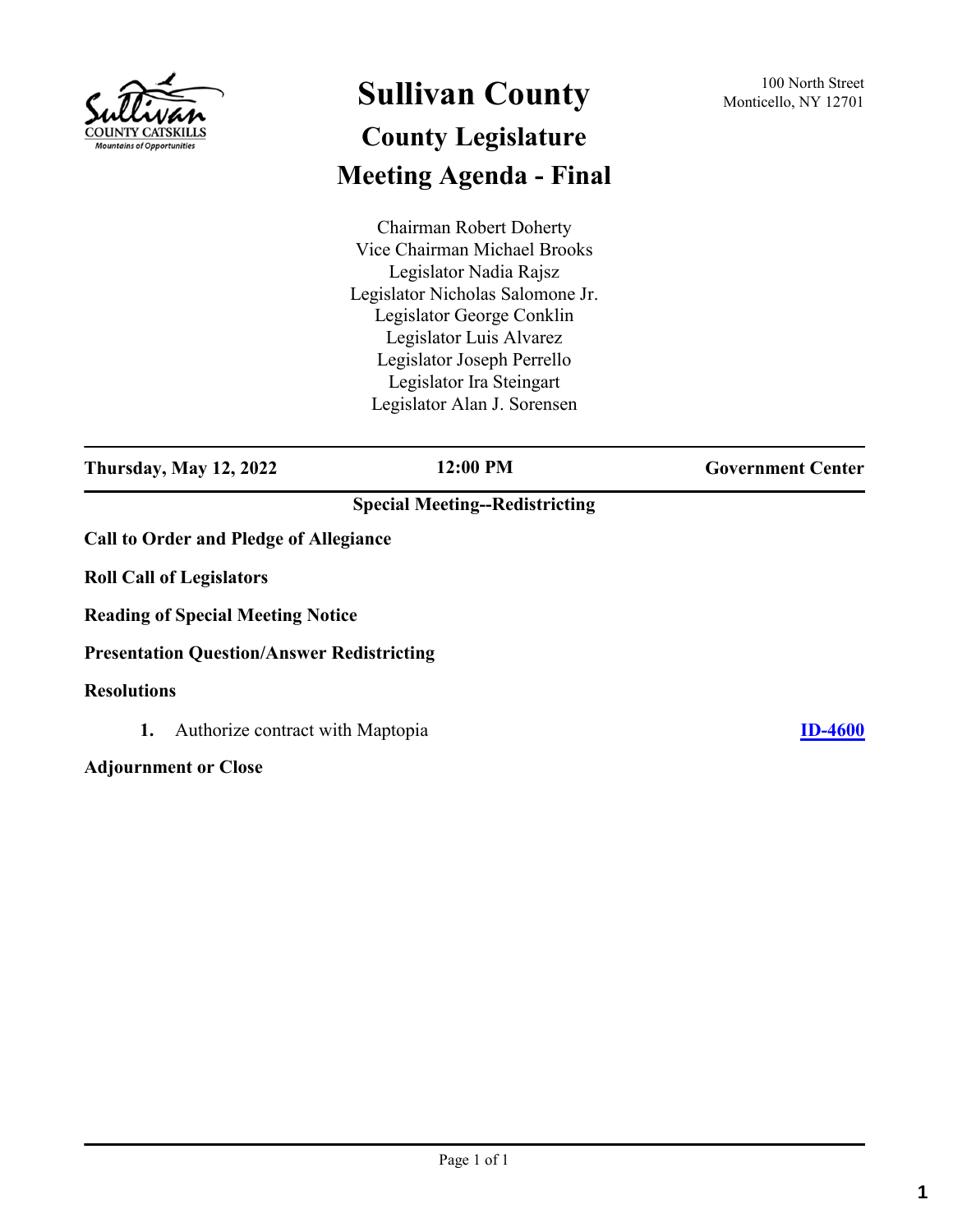

**File #:** ID-4600 **Agenda Date:** 5/12/2022 **Agenda #:** 1.

**Narrative of Resolution:** Authorize contract with Maptopia

**If Resolution requires expenditure of County Funds, provide the following information:**

**Amount to be authorized by Resolution:** \$5,000

**Are funds already budgeted? No**

**Specify Compliance with Procurement Procedures:**

**INTRODUCED BY ROBERT A. DOHERTY, CHAIRMAN OF THE LEGISLATURE AND NICHOLAS SALOMONE, DISTRICT 4 LEGISLATOR TO AUTHORIZE THE COUNTY MANAGER TO ENTER INTO AN AGREEMENT TO PURCHASE MAPPING SOFTWARE**

Legislators Doherty, and Salomone offer the following:

**WHEREAS,** Every ten (10) years after completion of the census the County of Sullivan is required to undertake a review of their Legislative Districts to insure that each District is of appropriate population such that each District represents approximately the same portion of the total population of Sullivan County and

**WHEREAS:** After undertaking such review, where adjustments must be made to reflect shifts in the population new Legislative District Boundaries must be established; and

**WHEREAS:** The Census was completed in 2021 and therefore such review and adjustment to existing Legislative Districts must be undertaken in 2022 prior to the election of Legislators in 2023; and

**WHEREAS:** The Sullivan County Legislature has, following a Request for Proposal contracted with Main Street Media to undertake both the review and recommend adjustments as needed to the current Legislative Districts; and

**WHEREAS:** Main Street Media requires clients to have access to Maptopia Software in order to exchange census and voting District data essential to completing the assigned task; Now Therefore it is Hereby

**RESOLVED,** that the County Manager is hereby authorized enter into an Agreement with an appropriate